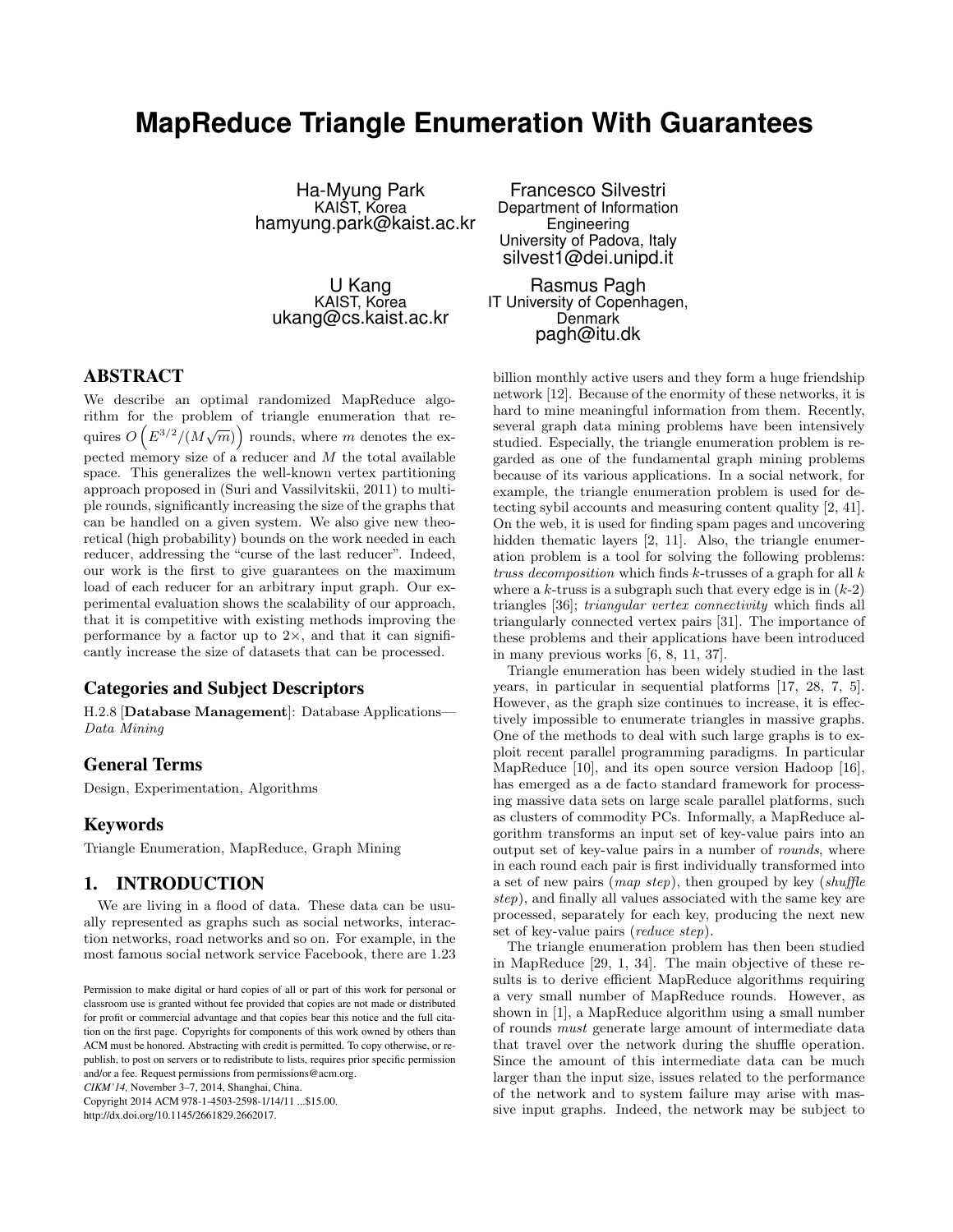congestion since a large amount of data is created and sent over the network in a small time interval (i.e., during the shuffle step), reducing the scalability and fault tolerance of the network. It is then desirable to design algorithms that tradeoff round number and decrease the amount of data exchanged during a round, even at the cost of a larger number of rounds. Moreover, we observe that distributing a large computation among different rounds may help to bookkeep the computation and thus to restore it if the system completely fails or if, in the case of cloud services, the computing cost exceeds a given threshold.

In this paper, we address this issue by proposing a new multi-round MapReduce randomized algorithm for enumerating all triangles that, by increasing the number of rounds, reduces the maximum amount of intermediate data required during each round. The algorithm exhibits a tradeoff among the number  $R$  of rounds, the maximum amount  $m$  of memory words required by each reducer, and the total amount  $M$  of space required in a round. Specifically, we have  $R = O(E^{3/2}/(M\sqrt{m}))$ , where E is the number of edges in the input graph. Our algorithm is based on a vertex partitioning as other previous MapReduce algorithms [34, 1, 29]. However, our partitioning relies on a 4-wise independent hash function which allows us to improve previous analyses that assume a random input graph: we guarantee the claimed results for any input graph. Moreover, 4-wise hash functions can be easily and efficiently implemented using the tabulation based technique in [35].

#### 1.1 Contributions

Our main contributions are summarized as follows:

- We propose *Colored Triangle Type Partition* (CTTP), a multi-round MapReduce randomized algorithm for enumerating all triangles in an enormous graph. The algorithm requires  $O(E^{3/2}/(M\sqrt{m}))$  rounds in the worst case. In each round, the total amount of space required by CTTP is  $M$ , each mapper uses  $M/E$ space, and each reducer uses  $m$  space (quantities expressed in memory words). Moreover, the algorithm requires  $O(E^{3/2})$  total work in expectation, matching the best-known sequential algorithms. The claimed bounds are shown to be optimal.
- We show how the CTTP algorithm can be improved in order to get strong guarantees on the maximum load of each reducer with high probability. Specifically, we show that the aforementioned expected bounds on the space requirements and total work apply with probability at least  $1 - 1/E^{\epsilon}$  when  $m = \Omega(E^{3/4}\sqrt{\log E})$ . This result shows how to get rid with high probability of the "curse of the last reducer" [34], that is of an uneven distribution of the total work among the reducers.
- CTTP is experimentally evaluated using several realworld datasets. CTTP is always faster than recent MapReduce algorithms for triangle enumeration, showing up to  $2\times$  performance improvement. Experiments also show that there is little overhead in distributing the computation to multiple rounds. Furthermore, by exploiting multiround, we are able to successfully process new datasets where previous algorithms failed because of enormous intermediate data.

Table 1: The notations used in the paper.

| Notation  | Explanation                                                   |
|-----------|---------------------------------------------------------------|
| E         | The number of edges                                           |
| m         | Memory size of a reducer                                      |
| M         | Total data space of all machines                              |
| R         | The number of rounds                                          |
| $\rho$    | The number of vertex colors                                   |
| K         | The number of subproblems                                     |
| $K_r$     | The number of subproblems solved in $r$ -th round             |
| $\xi(x)$  | Color of vertex $x$ .                                         |
| $E_{i,j}$ | Set of edges $(a, b)$ such that $min{\{\xi(a), \xi(b)\}} = i$ |
|           | and $max{\{\xi(a), \xi(b)\}} = j$                             |

We remark that the stated bounds apply for each input graph, and do not assume the input to be a random graph as in previous works.

We provide binary file of CTTP and datasets used for the experiments in http://kdm.kaist.ac.kr/cttp.

## 1.2 Paper Organization

The remaining part of the paper is organized as follows. In Section 2, previous works related to the triangulation problem and MapReduce are reviewed. In Section 3 we formalize the problem and describe the MapReduce computational model. In Section 4, the CTTP algorithm is described and analyzed. In Section 5, we show the experimental results. In Section 6, some final comments are provided.

## 2. RELATED WORK

## 2.1 Triangle Enumeration

The enumeration problem has been recently targeted in the external memory model, that is on a disk-memory hierarchy where the memory has size  $m$  and data are transferred in blocks of size B. In particular, Chu et al. and Hu et al. [7, 17] have proposed deterministic algorithms requiring  $O(E^2/(mB))$  I/Os, while Pagh and Silvestri [28] proposed an optimal randomized algorithm requiring  $O(E^{3/2}/(B\sqrt{m}))$ . Goodrich and Pszona [13] have described an efficient algorithm requiring  $O((E/B) \log_M E)$ I/Os for graphs with constant arboricity, while Chiba and Nishizeki have proposed a general RAM algorithm requiring  $O(\alpha E)$  work for graphs with arboricity  $\alpha$ . The relations between listing and other problems have also been widely investigated, see for instance Williams and Williams [39] for a reduction to matrix multiplication, and Jafargholi and Viola [18] for 3SUM/3XOR. Triangle listing in certain classes of random graphs has been addressed recently by Berry et al. [3] to explain the empirically good behavior of simple triangle listing algorithms. For the related problem of counting the number of triangles in a graph, we refer to [24] and references therein.

Triangle enumeration has been explicitly addressed in the MapReduce framework by Afrati et al. [1]. However, the MapReduce algorithms for triangle *counting* proposed by Suri and Vassilvitskii [34] and by Park and Chung [29] can be easily adapted to triangle enumeration. All these algorithms require just  $O(1)$  MapReduce rounds, but replicate each edge  $\Theta\left(\sqrt{E/m}\right)$  times on the average, where m denotes the available space of a reducer. All these algorithms rely on a vertex partitioning that split the problem into  $(E/m)^{3/2}$ subproblems, each one solved in a reducer of size  $O(m)$  in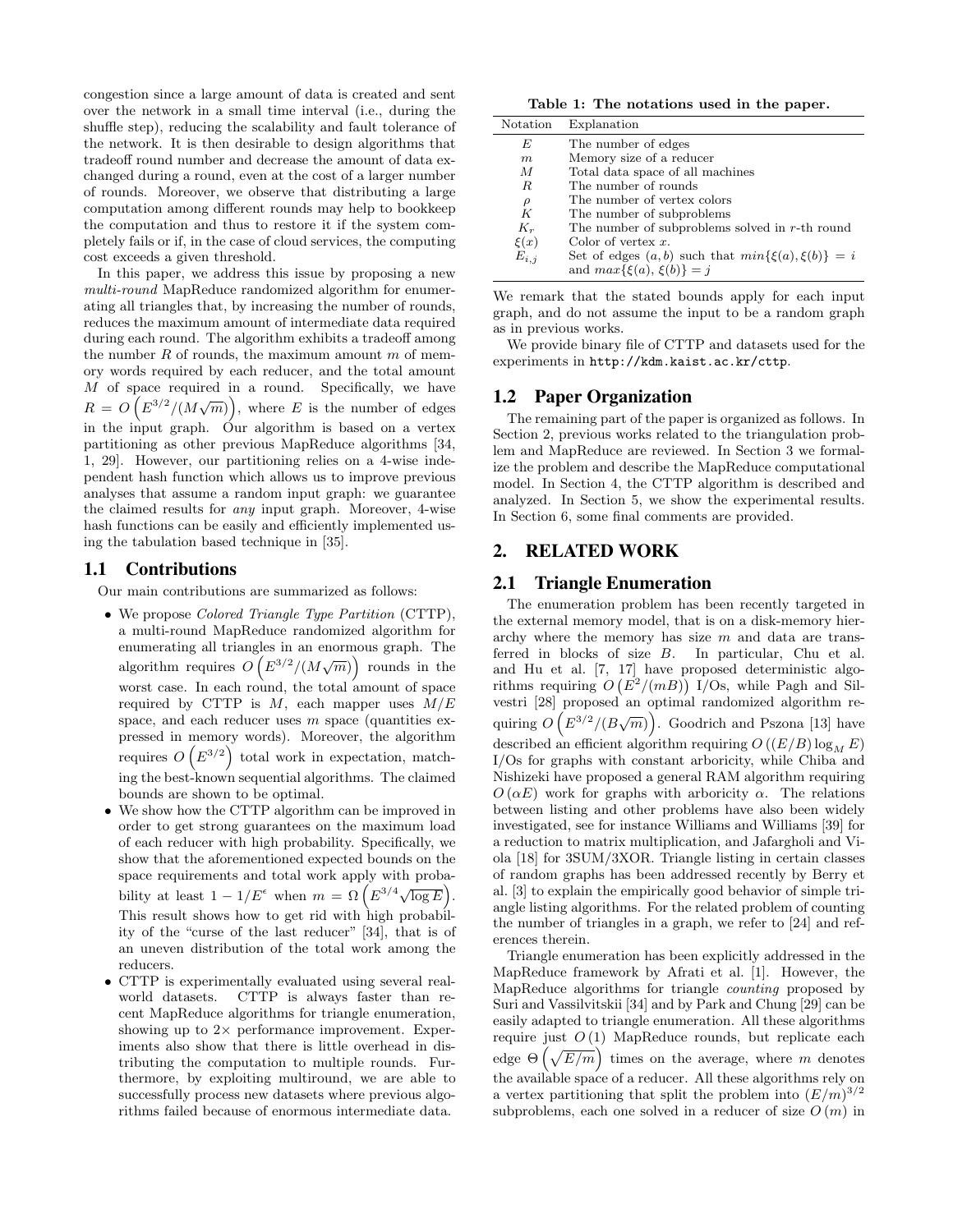a single round. We observe that the vertex partitions proposed by the previous works provide balanced subproblems only assuming an input random graph, and fail for some special graphs such as complete graphs. Finally, we recall that MapReduce algorithms exhibiting tradeoffs between round number, reducer size and total memory have been studied in [4, 30] for sparse and dense matrix multiplication.

## 2.2 Hadoop and MapReduce

MAPREDUCE is a popular distributed programming framework [10] for processing very large amount of data. MAPREDUCE has several advantages: (a) it allows programming for distributed systems easy; (b) it provides faulttolerance; (c) it is highly scalable; and (d) it requires a relatively cheap cost to build and maintain a cluster. MAPREDUCE, and its open source version HADOOP [16], have been used for many important graph mining tasks, like radius/diameter [23], graph queries [22], triangle [21], and visualization [20].

# 3. PRELIMINARIES

#### 3.1 Computational Model

Our algorithms are designed and analyzed in the computational model for MapReduce, named  $MR(m, M)$ , proposed in [30]. The model is defined in terms of two parameters  $m$  and  $M$ , characterizing the maximum amount of memory available to a map/reduce function, and the maximum amount of memory available in the whole system, respectively.

An algorithm in this model specifies a sequence of rounds. The computation within each round is defined by map and reduce functions whose input and output are multisets of key-value pairs. A pair is denoted as  $\langle k; v \rangle$ , where k is the key and  $v$  the value. Function  $map$  takes as input one pair and outputs a multiset of new pairs. Function reduce receives as input pairs with the same key and outputs a multiset of new pairs. We use the keyword  $\text{emit}(\langle k; v \rangle)$  within a map/reduce function for specifying that the pair  $\langle k; v \rangle$  is an output pair.

The r-th round, for each  $r \geq 0$ , is organized as follows. The input of the round is a multiset  $I_r$  of pairs. A new multiset  $W_r$  is then generated by applying the map function to each pair in  $I_r$  (map step); we call mapper each application of the map function. Subsequently, pairs in  $W_r$  with the same key are grouped together *(shuffle step)*. Finally, each group of pairs with the same key is processed by the reduce function, and the multiset  $O_r$  containing the output of the applications of the reduce function to each group is the final output of the round (reduce step). We denote with reducer a single application of the reduce function. Multiset  $O_r$  can be the input of the next round  $r+1$ . Let  $m_{k,r}$  be the space required for computing the reduce function on the group defined by key k in round r, and let  $K_r$  be the set of distinct keys in  $W_r$ . Then, the model requires that  $m_{k,r} \leq m$  for each  $k \in K_r$  and  $r \geq 0$ , and that  $\sum_{k \in K_r} m_{k,r} \leq M$  for each  $r \geq 0$ . Similar constraints are required for the map function.

The complexity of an algorithm in the  $MR(m, M)$  model is the number of rounds  $R$  that it executes in the worst case. The goal is to minimize the round number for given values of  $m$  and  $M$ . We also define the total work of an algorithm in  $MR(m, M)$  as the sum of the work requirement of all mappers and reducers.

## 3.2 Problem Specification

We consider a simple, undirected graph  $G$  (no self loops, no parallel edges) with vertex set  $V$  and edge set  $E$ . The enumeration problem requires to enumerate all triangles within the graph G. We do not require the algorithm to emit a pair for each triangle, but we simply assume that for each triangle  $(u, v, w)$  the algorithm calls a local function  $enum(\cdot)$  with the triangle vertexes as input parameters.

For notational convenience and consistency with earlier papers, whenever the context is clear we use  $E$  as a shorthand for the *size* of a set  $E$  (and similarly for other sets). We will assume that the elements of V are ordered according to degree, breaking ties among vertices of the same degree arbitrarily. We assume that each edge  $\{u, v\}$  requires one memory word, and is initially represented by the pair  $\langle \psi; (u, v) \rangle$ , where  $(u, v)$ , with  $u < v$ , denotes the value and  $\psi$ a dummy key. Following [17], for a triangle  $(v_1, v_2, v_3)$ , with  $v_1 < v_2 < v_3$ , we call the edge  $(v_2, v_3)$  its *pivot edge*, and the vertex  $v_1$  its *cone vertex*. For any integer  $n$ , we denote with [n] the set  $\{0, ..., n-1\}$ .

For the sake of simplicity, we assume there are no very high degree vertexes, that is, vertexes with degree larger than  $\sqrt{2}$  $\sqrt{Em}$ . We observe that triangles with at least one high degree vertex can be enumerated using sorting. Specifically, for each very high degree vertex  $v$ , all triangles containing  $v$ are found by suitably sorting three times the edge sets  $E$  as shown in [28, Lemma 1]. The sorting operation can be carried out using the MapReduce algorithm proposed in [14], which requires  $O(1)$  rounds as soon as the reducer size m which requires  $O(1)$  rounds as soon as the reducer size m<br>is larger than  $\sqrt{E}$ . Since E aggregate space is required for finding all triangles with a given very high degree vertex,  $M/E$  very high degree vertexes can be processed in parallel. Thus all triangles with at least one very high degree vertex are enumerated in  $O(E^{3/2}/(M\sqrt{m}))$  rounds, using reducers of size m, constant size mappers, aggregate space M and total work  $O(E^{3/2})$ . We observe that the round complexity and the total work for removing very high degree vertexes are asymptotically negligible compared with the ones of the CTTP algorithm described in the next section.

#### 4. PROPOSED METHOD

In this section we propose Colored Triangle Type Partition (CTTP), a MapReduce algorithm for triangle enumeration that exhibits a tradeoff between the number of rounds  $R$ , the space m required by each mapper or reducer, and the total aggregate space M. For arbitrary input graph, CTTP requires  $R = O\left(E^{3/2}/(M\sqrt{m})\right)$  rounds and guarantees that each mapper and reducer requires space  $M/E$  and expected space  $m$ , respectively. We then show how to get rid of the "curse of the last reducer" in high probability with minor changes to the CTTP algorithm. As already mentioned we suppose for simplicity that there are no very high degree suppose for simplicity that there are no very high degree vertexes (i.e., vertexes with degree larger than  $\sqrt{Em}$ ); we refer to Section 3.2 for an approach that enumerates all triangles with at least one very high degree vertex with the same asymptotic round complexity of the CTTP algorithm.

The CTTP algorithm is based on vertex partitioning as many other previous MapReduce algorithms [34, 1, 29]. CTTP, howerver, partitions vertexes according with a coloring function randomly selected from a 4-wise independent family of functions, as suggested in [28] for triangle enu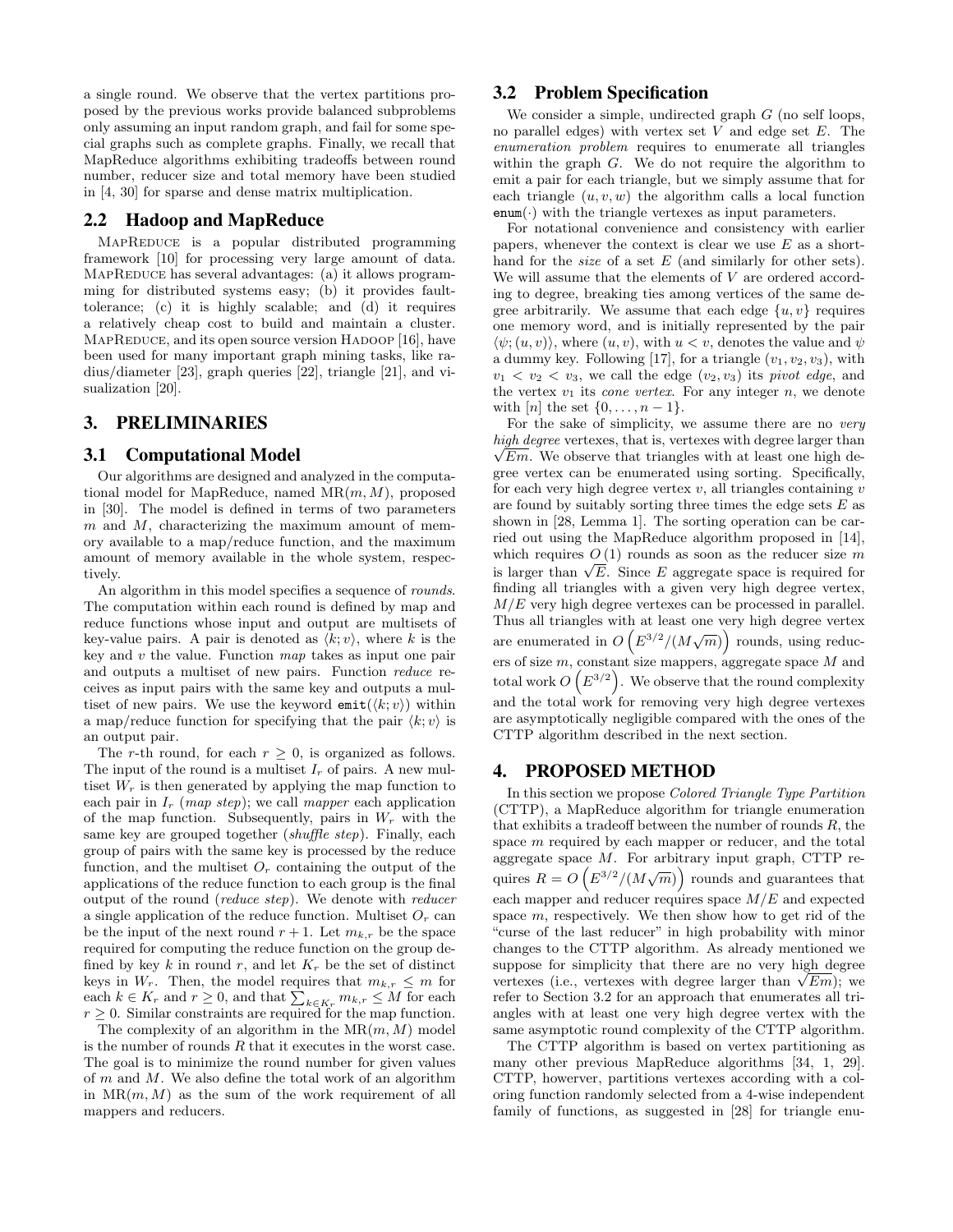meration in external memory. By just requiring 4-wiseness to the coloring function, our technique overcomes previous analyses that assume a random input graph, and guarantees that the claimed result applies to any input graph.

The vertexes are colored with  $\rho = \lceil \sqrt{6E/m} \rceil$  colors using a function  $\xi: V \to [\rho]$  chosen uniformly at random from a 4-wise independent family of functions. We let  $E_{i,j}$ , with  $i \leq j$  and  $i, j \in [\rho]$ , denote the set  $\{(u, v) \in E | i =$  $\min\{\xi(u), \xi(v)\}\$  and  $j = \max\{\xi(u), \xi(v)\}\$ . As in [29], a triangle  $(u, v, w)$  is classified type-3 if no two vertexes of the triangle have the same color, type-2 if there are exactly two vertexes with the same color, and type-1 if all vertexes have the same color.

The CTTP algorithm decomposes the enumeration problem into  $K = \begin{pmatrix} \rho \\ 3 \end{pmatrix} + \begin{pmatrix} \rho \\ 2 \end{pmatrix} = \rho(\rho^2 - 1)/6$  subproblems. The subproblems are of two types:

- 1.  $(i, j, k)$ -subproblem, with  $i < j < k$  and  $i, j, k \in [\rho]$ : the algorithm finds all type-3 triangles of G where the vertexes are colored with colors  $i, j, k$ . It is easy to see that the three edge sets  $E_{i,j}, E_{i,k}, E_{k,j}$  suffice for solving the subproblem. There are  $\binom{\rho}{3}$  subproblems of this kind.
- 2.  $(i, j)$ -subproblem, with  $i < j$  and  $i, j \in [\rho]$ : the algorithm finds all type-1 and type-2 triangles of  $G$  where the vertexes are colored with colors  $i$  or  $j$ . It is easy to see that the three edge sets  $E_{i,j}, E_{i,i}, E_{j,j}$  suffice for solving the subproblem. There are  $\binom{\rho}{2}$  subproblems of this type.

The CTTP algorithm solves each subproblem within a single reducer, by evenly distributing the  $K$  subproblems among  $R = \rho E/M$  rounds. The pseudocode of the *r*-round, for each  $0 \leq r < R$  is given in Algorithm 1. The input of each round is a set of pairs  $\langle \psi; (u, v) \rangle$  where  $(u, v)$  is an edge in E and  $\psi$  is a dummy symbol.

In the r-round, CTTP solves the  $(i, j, k)$ -subproblem, for each  $0 \leq i < j < k < \rho$  with  $i+j+k \equiv r \mod R$ , in the reducer associated with key  $(i, j, k)$ , and the  $(i, j)$ -subproblem, for each  $0 \leq i < j < \rho$  with  $i+j \equiv r \mod R$ , in the reducer associated with key  $(i, j, -1)$ . Mappers are responsible for forwarding each edge to the right reducers. For each input pair  $\langle \psi; (u, v) \rangle$ , the mapper sends the following messages (let  $i=\min\{\xi(u),\xi(v)\},\, j=\max\{\xi(u),\xi(v)\})\text{:}$ 

- 1. Case  $i \neq j$ . For each  $0 \leq k < \rho$  such that  $k \equiv$  $r - i - j \mod R$ ,  $k \neq i$ ,  $k \neq j$ , CTTP emits the pair  $\langle (k, i, j); (u, v) \rangle$  if  $k < i$ , or  $\langle (i, k, j); (u, v) \rangle$  if  $i < k < j$ , or  $\langle (i, j, k); (u, v) \rangle$  if  $j < k$ . Also, CTTP emits  $\langle (i, j, -1); (u, v) \text{ if } i + j \equiv r \mod R.$
- 2. Case  $i = j$ . For each  $0 \leq k < \rho$  such that  $k \equiv r i$ mod R,  $k \neq i$ , CTTP emits the pair  $\langle (k, i, -1); (u, v) \rangle$ if  $k < i$ , or  $\langle (i, k, -1); (u, v) \rangle$  if  $i < k$ .

We observe that the proposed distribution of subproblems among rounds guarantees that each mapper emits the same number of pairs (i.e.,  $\rho/R = \Theta(M/E)$  emitted pairs per mapper in each round). Therefore, the work of the map step can be evenly distributed among the available processing units by the runtime schedule, avoiding that the computation is delayed by a few slow mappers. In contrast, other distributions may require some mappers to emit much more pairs than others. For instance, by lexicographically sorting the triplets/pairs denoting subproblems and then solving each chunk of consecutive  $E/m$  subproblems in a round, we get that a few mappers emit up to  $E/m$  pairs each, while the remaining mappers emit just a constant number of pairs.

**Algorithm 1:** Map and reduce functions in the  $r$ -th round of CTTP.

**Map:** input pair  $\langle \psi; (u, v) \rangle$ 1:  $i = \min{\{\xi(u), \xi(v)\},\ j = \max{\{\xi(u), \xi(v)\}}$ 2: if  $i \neq j$  then  $3:$  $k' \leftarrow r - i - j \mod R$ 4: if  $i + j \equiv r \mod R$  then emit  $\langle (i, j, -1); (u, v) \rangle$ 5: for  $\ell = 0$  to  $\rho/R - 1$  do 6:  $k \leftarrow k' + \ell R$ 7: **if**  $k < i$  then emit  $\langle (k, i, j); (u, v) \rangle$ <br>8: **if**  $i < k < j$  then emit  $\langle (i, k, j); (u, v) \rangle$ if  $i < k < j$  then emit  $\langle (i, k, j); (u, v) \rangle$ 9: **if**  $j < k$  then emit  $\langle (i, j, k); (u, v) \rangle$ <br>10: **else** else  $\frac{11}{12}$ :  $k' \leftarrow r - i \mod R$ 12: for  $\ell = 0$  to  $\rho/R - 1$  do<br>13:  $k \leftarrow k' + \ell R$ 13:  $k \leftarrow k' + \ell R$ 14: **if**  $k < i$  **then** emit  $\langle (k, i, -1); (u, v) \rangle$ <br>15: **if**  $i < k$  **then** emit  $\langle (i, k, -1); (u, v) \rangle$ if  $i < k$  then emit  $\langle (i, k, -1); (u, v) \rangle$ **Reduce:** input  $\langle (i, j, k); E' = E_{i,j} \cup E_{j,k} \cup E_{i,k} \rangle$  if  $k \geq 0$ , or  $\langle (i, j, k); E' = E_{i,j} \cup E_{i,i} \cup E_{j,j} \rangle$  if  $k = -1$ 1: if  $k \geq 0$  then<br>2: Find all typ Find all type-3 triangles in  $E'$  with colors  $i, j, k$ 3: else 4: Find all type-2 triangles in  $E'$  with colors  $i, j$ 5: Find all type-1 triangles in  $E'$  with color i or j.

#### 4.1 Analysis

Let  $K = \rho(\rho^2 - 1)/6$  be the total number of subproblems. It is easy to see that  $O(K/R)$  subproblems are solved in each round. However, the next lemma shows that exactly  $K/R$  subproblems are solved in each round if R is not a multiple of 2 or 3, and that the deviation from  $K/R$  is at most  $7\rho/(6R)$  otherwise.

LEMMA 1. Let  $K = \rho(\rho^2 - 1)/6$  be the total number of subproblems and let  $K_r$  be the number of subproblems solved in the r-th round. Then,  $K_r = K/R$  if  $R \not\equiv 0 \mod 2$  and  $R \not\equiv 0 \mod 3$ , and  $K/R - 5\rho/(6R) \le K_r \le K/R + 7\rho/(6R)$ otherwise.

PROOF. Let  $K'_r$  be the number of  $(i, j, k)$ -subproblems solved in a round. We recall that a  $(i, j, k)$ -subproblem is solved in the r-th round if the following congruence is verified:

$$
i + j + k \equiv r \mod R. \tag{1}
$$

It is easy to see that  $K'_r = K^*_r/3!$ , where  $K^*_r$  be the number of triplets  $(i, j, k)$  with  $i, j, k \in [p]$  and  $i \neq j \neq k$  (i.e., no assumption on the order) satisfying Equation 1: indeed all and only the 3! permutations of each triplet in  $K'_r$  are in  $K_r^*$ . For any given values of i and j in  $[\rho]$ , there are  $\rho/R$  values of k that verify the congruence  $k \equiv r - i - j$ mod R. Since there are  $\rho^2$  combinations of i, j we get that there are  $\rho^3/R$  triplets satisfying Equation 1. However, this number also contains triplets with two or three equal terms. We now count the number of triplets with only two or one distinct values. The number of triplets  $(i, i, j), (i, j, i), (j, i, i)$ with  $i, j \in [\rho]$  satisfying Equation 1, that is  $2i + j \equiv r$ mod R, is  $\rho^2/R$ . Note that this number contains also the triplets  $(i, i, i)$  satisfying the congruence. The number of triplets  $(i, i, i)$  satisfying Equation 1, that is  $3i \equiv r \mod R$ , depends on the value of R. If  $R \not\equiv 0 \mod 3$ , then  $3i \equiv r$ mod R has  $\rho/R$  solutions for any r. If  $R \equiv 0 \mod 3$ , then  $3i \equiv r \mod R$  has no solution when  $r \not\equiv 0 \mod 3$ , and  $3\rho/R$  solutions when  $r \equiv 0 \mod 3$ .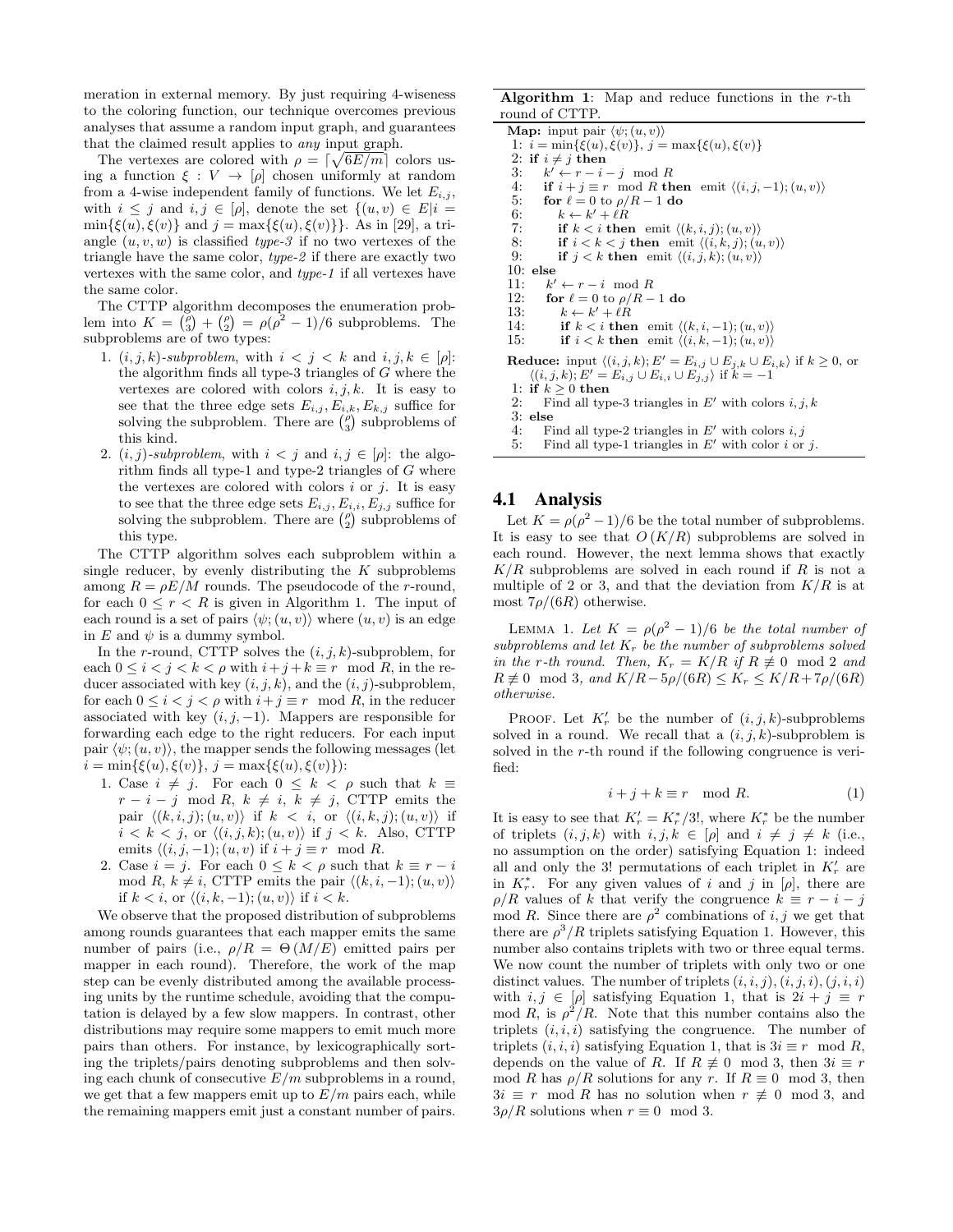By the above arguments, we have that  $K'_r = (\rho^3/R - )$  $3(\rho^2/R - \rho/R) - \rho/R)/3! = \binom{\rho}{3}/R$  if  $R \not\equiv 0 \mod 3$ . On the other hand, we have for  $R \equiv 0 \mod 3$  that  $K'_r = (\rho^3/R 3(\rho^2/R - 3\rho/R) - 3\rho/R)/3! = \binom{\rho}{3}/R + 2\rho/(3R)$  if  $r \equiv 0$ mod 3 and  $K_r^* = (\rho^3/R - 3\rho^2/R)/3! = \binom{\rho}{3}/R - \rho/(3R)$  if  $r \not\equiv 0 \mod 3$ .

Consider now the number  $K''_r$  of  $(i, j)$ -subproblems. Using an argument similar to the previous one we get that  $K_r'' = \rho(\rho - 1)/(2R) = \binom{\rho}{2}/R$  if  $R \not\equiv 0 \mod 2$ ,  $K_r'' =$  $\rho(\rho - 2)/(2R) = \binom{\rho}{2}/R - \rho/(2R)$  if  $R \equiv 0 \mod 2$  and  $r \equiv 0$ mod 2, and  $K''_r = \rho^2/(2R) = \binom{\rho}{2}/R + \rho/(2R)$  if  $R \equiv 0$ mod 2 and  $r \equiv 0 \mod 2$ .

The lemma then follows by summing up  $K'_r$  and  $K''_r$  in the different cases.  $\Box$ 

We are now ready to prove the claimed performance of the CTTP algorithm.

THEOREM 1. The CTTP algorithm correctly enumerates all triangles of the input graph in  $(E/M)$   $\left[\sqrt{6E/m}\right]$  rounds. In each round, each mapper and reducer requires space  $M/E$ and expected space m, respectively, and the aggregate space is M. The total expected work is  $O(E^{3/2})$ .

PROOF. It is easy to see that each  $(i, j, k)$ -subproblem is evaluated once during round  $r = i+j+k \mod R$ . Moreover, all edges  $E' = E_{i,j} \cup E_{j,k} \cup E_{i,k}$  required for solving the subproblem are available to the reducer. Indeed, for each edge  $(u, v) \in E_{i,j}$  the mapper receiving the pair  $\langle \psi; (u, v) \rangle$ creates a message  $\langle (i, j, k') ; (u, v) \rangle$  with  $k' = k$  (Line 9 of Algorithm 1). Similarly for edges in  $E_{j,k}$  and  $E_{i,k}$ . An equivalent argument shows that all  $(i, j)$ -subproblems are correctly solved.

Since each mapper emits  $M/E$  pairs, a mapper clearly requires  $M/E$  space. On the other hand, the expected size of each reducer is  $m$  since it receives three sets of expected size  $m/3$  each. At any time, the aggregate space is M since there are at most  $M/E$  copies of each edge.

We now upper bound the work for solving  $(i, j, k)$ subproblems. Let  $E_{i,j}$ ,  $E_{j,k}$  and  $E_{i,k}$  be the random variables representing the input size of the three sets received by the reducer with key  $(i, j, k)$ . Using any workefficient sequential algorithm (see e.g. [17, 28]) within each reducer, we get that the work required by the reducer is  $O\left((E_{i,j}+E_{j,k}+E_{i,k})^{3/2}\right) = O\left(E_{i,j}^{3/2}+E_{j,k}^{3/2}+E_{i,k}^{3/2}\right).$ The total work  $T$  can thus be upper bounded as follows:

$$
T = O\left(\sum_{(i,j,k)} \left( E_{i,j}^{3/2} + E_{j,k}^{3/2} + E_{i,k}^{3/2} \right) \right) = O\left(\rho \sum_{(i,j)} E_{i,j}^{3/2}\right).
$$

Let L (resp., S) be the set of pairs  $(i, j)$  for which  $E_{i,j} > m$ (resp.,  $E_{i,j} \leq m$ ). Thus

$$
T = O\left(\rho \sum_{(i,j)\in S} m^{3/2}\right) + O\left(\rho \sum_{(i,j)\in L} \frac{E_{i,j}^2}{\sqrt{m}}\right).
$$

The expected work of  $T$  is then

$$
\mathbb{E}(T) = O\left(E^{3/2}\right) + O\left(\rho \frac{\mathbb{E}\left(\sum_{(i,j)\in L} E_{i,j}^2\right)}{\sqrt{m}}\right)
$$

By [28, Lemma 2],  $\mathbb{E}\left(\sum_{(i,j)\in L} E_{i,j}^2\right)$  is upper bounded by  $O(Em)$  when the maximum degree of the graph is  $\sqrt{Em}$ . Thus  $\mathbb{E}(T) = O(E^{3/2})$ . Since the total work for solving  $(i, j)$ -subproblems is negligible, the claim follows.  $\square$ 

Finally, we observe that our algorithm is optimal by deriving a lower bound on the round number required by an algorithm for triangle enumeration. We assume that each edge or vertex requires at least one memory word: that is, at any point in time there can be at most  $m$  edges/vertexes in a reducer of size  $m$ . This assumption is verified by our algorithm, and is similar to the indivisibility assumption which is usually required for deriving lower bounds on a memory hierarchy.

THEOREM 2. Any algorithm using reducers of size  $m$ and aggregate space M requires, even in the best case,  $\lfloor t/(M\sqrt{m}) \rfloor$  rounds to enumerate t distinct triangles. The CTTP algorithm is then asymptotically optimal in the worst case.

PROOF. Without loss of generality, we ignore mappers since they would decrease the lower bound by just a constant factor (in fact, as already noticed in [26], a reduce step can clearly embed the subsequent map step so that a MapReduce computation can be simply seen as a sequence of rounds of reduce steps). A reduce with size  $m$  cannot enumerate more than  $m^{3/2}$  triangles [28] by the initial assumption on the memory words required by each edge/vertex. Then the maximum number of triangles that can be enumerated in a round is  $\sum_{i \in \Gamma} m_i^{3/2}$ , where  $\Gamma$  is the set of keys in the round and  $m_i$  is the size required by reducer with key *i*. Since  $\sum_{i \in \Gamma} m_i \leq M$  and  $m_i \leq m$ , we get that the summation is upper bounded by  $M\sqrt{m}$  (i.e., when there are  $M/m$ reduces of size m). Then, at least  $\left| t/(M\sqrt{m})\right|$  rounds are required for enumerating  $t$  distinct triangles. Since there exists a graph with  $t = \Omega(E^{3/2})$  (a complete graph with  $\sqrt{E}$ vertexes) the worst-case optimality of CTTP follows.  $\Box$ 

We observe that the lower bound proposed by Afrati et al. [1] for triangle enumeration in MapReduce does not apply in our settings. Indeed, they show that a one-round algorithm requires in the worst case at least aggregate memory  $M = \Omega (V^3/\sqrt{m})$ , where V is the vertex number. This bound can also be derived as a special case of Theorem 2.

## 4.2 Getting the High Probability

We now show how the vertex coloring in the CTTP algorithm can be improved in order to get strong guarantees on the maximum load of each reducer. As in the previous secthe maximum load of each reducer. As in the previous section, we assume vertex degree to be not larger than  $\sqrt{Em}$ . For the sake of simplicity, the results in this section are provided in asymptotic notation, although exact bounds can be derived as in the previous section with simple but tedious derivations.

We use two different coloring techniques for *high degree* We use two different coloring techniques for *high degree*<br>vertexes (i.e., with degree in  $(\sqrt{E}, \sqrt{Em})$ ) and for *low degree* vertexes (i.e., with degree in  $[0, \sqrt{E}])$ . Low degree vertexes are colored using a coloring function  $\zeta : V \to [\rho]$  randomly chosen among a set of log E-wise functions. On the other hand, the coloring of high degree vertexes is deterministically computed as suggested in [32] for subgraph enumeration in external memory. Namely, high degree vertexes are colored using  $\rho$  colors in such a way that the sum of the colored using  $\rho$  colors in such a way that the sum of the degrees of vertexes with the same color is  $\Theta(\sqrt{Em})$ . It is easy to see that vertex degree can be computed by sorting easy to see that vertex degree can be computed by sorting the edge set E, while the coloring of the at most  $2\sqrt{E}$  high degree vertexes can be computed within a single reducer as degree vertexes can t<br>soon as  $m = \Omega(\sqrt{E}).$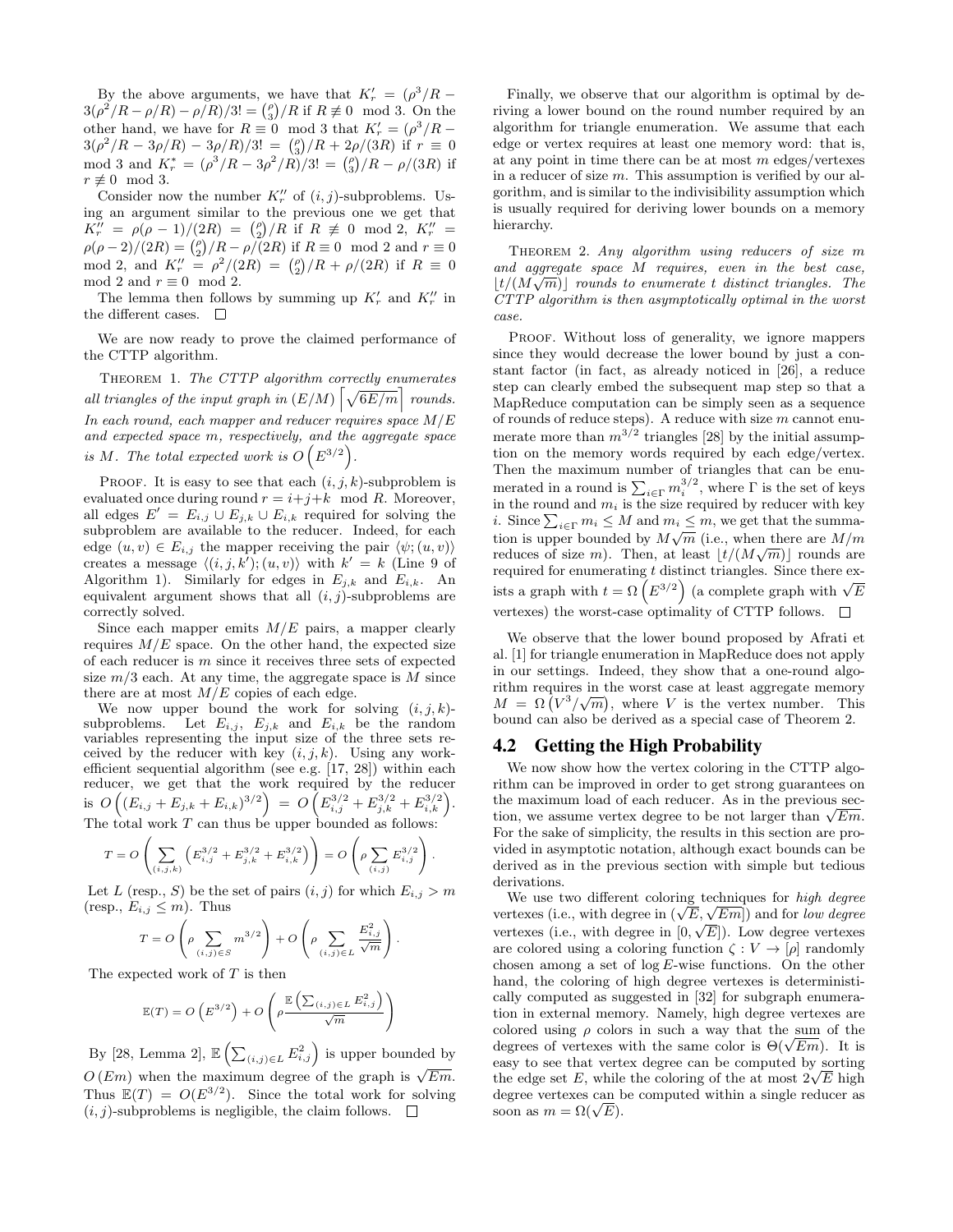THEOREM 3. The CTTP algorithm with the above coloring technique enumerates all triangles of the input graph in  $O\left((E/M)\left[\sqrt{E/m}\right]\right)$  rounds. The algorithm uses  $O\left(M/E\right)$ space per mapper and  $O(M)$  aggregate total space. Moreover, if  $m = \Omega\left(E^{3/4}\sqrt{\log E}\right)$ , then it holds with probability at least  $1 - 1/E^{\epsilon}$ , for any constant  $\epsilon > 0$ , that each reducer requires  $O(m)$  space and the total work is  $O(E^{3/2})$ .

PROOF. In [32, Theorem 3], it is proved that the probability that  $E_{i,j} = O(m)$  for any given color pair  $(i, j)$  is  $1-1/E$  as soon as  $m = \tilde{\Omega}(\sqrt{E})$  if each low degree vertex is colored by assigning a random color in  $[\rho]$  independently and uniformly. The proof relies on a result by [19] for providing strong bounds on the sum of dependent random variables. However, by using a result in [15] instead of the one by [19] within the proof of [32, Theorem 3], it is possible to extend the result to the case low degree vertexes are colored with a log E-wise hash function assuming  $m = \Omega\left(E^{3/4}\sqrt{\log E}\right)$ .

Consider the edge set  $E'$  containing edges adjacent to only low degree vertexes, and let  $Y_e$  for  $e \in E'$  be an indicator variable set to 1 if e is in  $E_{i,j}$  and 0 otherwise. We clearly have  $|E_{i,j} \cap E'| = \sum_{e \in E'} Y_e$ . Since  $Y_e$  and  $Y_{e'}$  are dependent if e and  $e'$  share a vertex in G and vertexes are colored using log E-wise functions, we use the result by Gradwohl and Yehudayoff [15, Theorem 3.1] for providing a deviation bound on the sum of the dependent random variables  $Y_e$ . It follows that  $|E_{i,j} \cap E'| = O(m)$  with probability  $1 - O\left(\left(\frac{E^{3/4}\sqrt{\log E}}{\ln E}\right)^{\log E}\right)$  (it follows from [15] since we use  $\log E$ -wise hash functions and a random variable  $Y_e$ 

we use log E-wise hash functions and a random variable  $Y_e$  depends on the at most  $2\sqrt{E}$  random variables of adjacent edges).

Consider now the edge set  $E''$  containing edges connecting high degree vertexes of colors  $i$  or  $j$  to low degree vertexes. By the coloring of high degree vertexes, we have that  $E'' =$ By the coloring of high degree vertexes, we have that  $E =$ <br> $O(\sqrt{Em})$ . Let  $Z_e$  for each  $e \in E''$  be an indicator variable set to 1 if the low degree vertex of  $e$  has color  $i$  or  $j$ . We have  $|E_{i,j} \cap E''| \leq \sum_{e \in E'} Z_e$  (note that  $Z_e = 1$  even if vertexes in e have both color  $i$ ). Since these variables are dependent, we use again [15, Theorem 3.1], getting that  $|E_{i,j} \cap E''| = O(m)$ with probability  $1-O\left(\left(\frac{E^{3/4}\sqrt{\log E}}{m}\right)^{\log E}\right)$  (it follows from  $[15]$  since we are using  $\log E$ -wise hash functions and a random variable  $Z_e$  depends on the at most  $2\sqrt{E}$  random variables of edges adjacent on the low degree vertex of e).

Finally, consider edges connecting only high degree vertexes. There cannot be more than  $O(m)$  of these edges in Lexes. There cannot be more than  $O(m)$  of these edges in  $E_{i,j}$  since there are at most  $\Theta(\sqrt{m})$  high degree vertexes with the same colors.

Therefore, the set  $E_{i,j}$  for a given color pair  $(i, j)$  has size  $O(m)$  with probability  $1 - O\left(\left(\frac{E^{3/4} \log E}{m}\right)^{\log E}\right).$ By applying an union bound, we get that all edge sets  $E_{i,j}$  have size  $O(m)$  with probability  $1 - (E/m)O\left(\left(\frac{E^{3/4}\sqrt{\log E}}{m}\right)^{\log E}\right) \geq 1 - 1/E^{\epsilon}$ 

by setting  $m \ge \alpha E^{3/4} \sqrt{\log E}$  with  $\alpha = 2^{\epsilon+1/4}$ . Since the size of each reducer if  $O(m)$  with probability at least  $1 - 1/E^{\epsilon}$ , the upper bound on the work complexity easily follows.  $\square$ 

Table 2: The summary of datasets.  $1$ 

|                          | Nodes | Edges | Triangles    | File Size |                            |
|--------------------------|-------|-------|--------------|-----------|----------------------------|
| Dataset                  |       |       |              | Original  | Pre-<br>$_{\rm processed}$ |
| LiveJournal <sup>2</sup> | 4.8 M | 4.3 M | 285730264    | 1 GB      | 679 MB                     |
| PhoneCall                | 30 M  | 0.2 B | 149045937    | 28 GB     | $5.6$ GB                   |
| Twitter <sup>3</sup>     | 42 M  | 1.2 B | 34824916864  | 26 GB     | 23 GB                      |
| SubDomain <sup>4</sup>   | 0.1 B | 1.9 B | 417761664336 | 36 GB     | 36 GB                      |
| YahooWeb <sup>5</sup>    | 1.4 B | 6.4 B | 85782928684  | 120 GB    | 120 GB                     |
| $C$ lueWeb $09^6$        | 4.8 B | 7.9 B | 31013037486  | 72 GB     | 153 GB                     |

## 5. EXPERIMENTS

In this section, we experimentally evaluate the proposed algorithm and compare it to recent MapReduce algorithms for triangulation. We aim to answer the following questions from the experiments.

- Q1 How does the number of round affect the performance of CTTP?
- Q2 Is CTTP scalable in terms of the size of data and the number of machines?
- Q3 Does CTTP work well with real world datasets?

We first introduce the datasets which are used for the experiments, and we specify how to implement the algorithms in Section 5.2. After that, we answer the questions in section 5.3 by presenting the result of the experiments.

#### 5.1 Datasets

We use real-world datasets listed in Table 2 to evaluate the proposed algorithm. They are brought from various sources. LiveJournal is an online community for sharing journals, and the LiveJournal dataset is the friendship network of the community [33]. The PhoneCall dataset is a list of phone call records on December 2007 and on January 2008. It is offered by an anonymous telecommunication service provider. The Twitter dataset is the 'following' network of Twitter, a famous social network service [25]. The SubDomain dataset contains links among subdomains on the Web [27]. The YahooWeb dataset is a page level hyperlink graph [40]. The largest one used in the experiments, the ClueWeb09 dataset is another page level hyperlink graph [38].

Each dataset is preprocessed to be a simple undirected graph. If a pair of vertexes has two edges  $(a, b)$  and  $(b, a)$ , one of them is deleted from the graph. If an edge appears multiple times in a dataset, all of the duplicate edges are removed except one. We also remove all self-loop edges of which source and destination vertexes are the same. This procedure can be simply implemented on MapReduce and the running time is  $O(E)$  which is dominated by the running time of the main algorithms. We exclude the preprocessing time when we analyze the running time of all algorithms because they need the same preprocessing before execution.

 $^1$ Links to the datasets are in <code>http://kdm.kaist.ac.kr/cttp</code>

 $^2$ http://snap.stanford.edu/data/soc-LiveJournal1.html

<sup>3</sup> http://an.kaist.ac.kr/traces/WWW2010.html

 $^4$ http://webdatacommons.org/hyperlinkgraph

 $^5$ http://webscope.sandbox.yahoo.com

<sup>6</sup> http://boston.lti.cs.cmu.edu/clueweb09/wiki/tiki-index.php? page=Web+Graph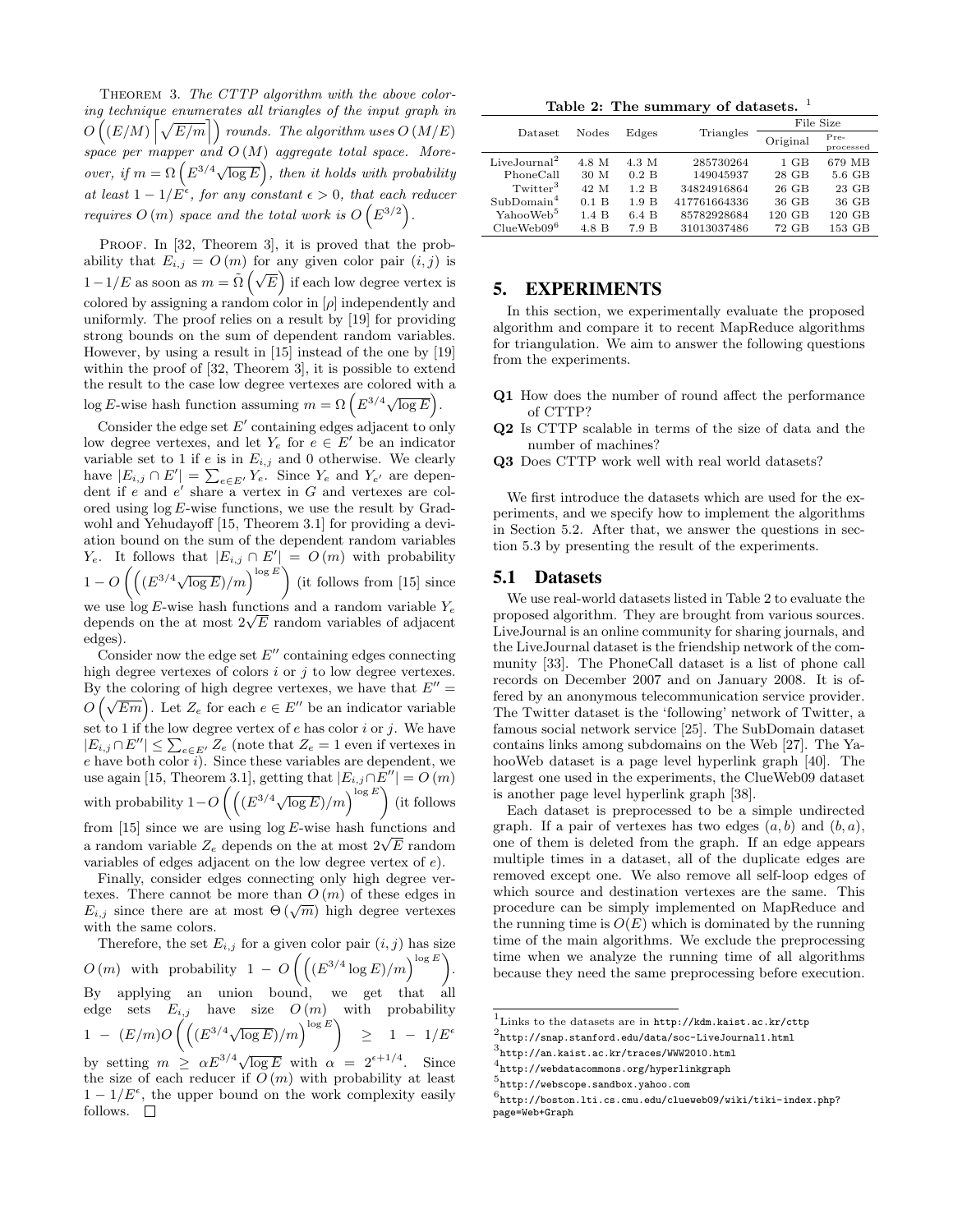## 5.2 Implementation

We compare the proposed algorithm (CTTP) with the recent MapReduce algorithms (TTP [29] and GP [34]) for triangulation. The proposed algorithm and the compared algorithms are written in Java programming language and they are executed on Hadoop which is regarded as the de facto standard implementation of MapReduce. All experiments are conducted on a Hadoop cluster at KAIST with 40 machines where each machine has 4GB of memory. The default number of reducers is set to 80.

The number  $\rho$  of partitions (or colors) for GP and TTP is set to  $\sqrt{9E/m}$  and  $\sqrt{6E/m}$ , respectively, for the following reason. Let us assume that a dataset is divided into  $\rho$  partitions. When we suppose that edges are evenly distributed, the probability that vertexes incident to an edge belong to a specific partition is  $1/\rho^2$ ; this kind of edge is called *inner*edge. Similarly, the probability that the vertexes incident to an edge belong to two specific partitions is  $2/\rho^2$ ; this type of edge is called outer-edge. It indicates that the probability that an edge belongs to a subproblem  $(i, j, k)$  of GP is  $3 \times 1/\rho^2 + 3 \times 2/\rho^2 = 9/\rho^2$  because there are three cases of inner-edge,  $i, j$ , and  $k$ , and three cases of outer-edge,  $(i, j)$ ,  $(i, k)$ , and  $(j, k)$ ; thus the expected number of edges in a subproblem of GP is  $9E/\rho^2$ . All edges in a subproblem should fit in the memory of a reducer, i.e.  $9E/\rho^2 \leq m$ , and it leads to set  $\rho$  to  $\sqrt{9E/m}$ . TTP processes two types of subproblems,  $(i, j, k)$  and  $(i, j)$ . In contrast with GP, a subproblem  $(i, j, k)$  in TTP has no inner-edge, and it indicates that the expected number of edges in a subproblem  $(i, j, k)$  is  $6E/\rho^2$ . The expected number of edges in a subproblem  $(i, j)$ is  $4E/\rho^2$  which is smaller than a subproblem  $(i, j, k)$ . Thus, we set  $\rho$  to  $\sqrt{6E/m}$  for TTP. The number  $\rho$  of colors for CTTP is set to  $\sqrt{6E/m}$ , the same as that of TTP, because CTTP and TTP process exactly the same subproblems.

As we mentioned in Section 4, the number R of rounds of CTTP is  $O(\rho E/M)$ . In our experiments, we suppose a poor condition where the total available space  $M$  is only the input size E, i.e.  $M = E$ , so R is set to  $\rho$  in Section 5.3.2, 5.3.3, and 5.3.4. We make an exception if the  $\rho$  is smaller  $5.3.3$ , and  $5.3.4$ . We make an exception if the  $\rho$  is smaller than  $\sqrt{6r+1}$  where r is the number of reducers. As already mentioned, the number K of subproblems is  $\rho(\rho^2-1)/6$ . If  $R = \rho$ , the number  $K_r$  of subproblems solved in a round is  $(\rho^2 - 1)/6$ . If  $K_r < r$ , CTTP cannot utilize all reducers since several reducers do nothing and just waiting until the other reducers finish. In fact, such situation occurs when the input dataset is so small compared to  $M$ . In this case, we set  $R$  to 1 as in the previous algorithms.

#### 5.3 Experimental Results

In this section, we present the experimental evaluation answering the questions listed in the beginning of Section 5. The result tells us that 1) the number of rounds affects the performance of CTTP with a small factor, and the additional cost is much smaller than the total cost, 2) CTTP is very scalable in terms of data size, and its machine scalability is close to the optimum, and 3) CTTP works very well with real world datasets, and outperforms the recent algorithms.

#### *5.3.1 Effect of Number of Rounds*

In CTTP, the number R of rounds is  $O(E^{3/2}/M\sqrt{m})$ . While the number  $E$  of edges are determined by the in-



Figure 1: Effect of the number of rounds. It shows the running time and the shuffled data size per round with various total number of rounds on the Twitter dataset. The dotted line in (a) is the expected result from the cost function of Equation 6. With  $R > 4$ , the result is almost the same as expected. With  $R < 4$ , however, the result shows much higher running time than our expectation because of the massive intermediate data which deplete the disk I/O performance and network speed. (b) shows the trade-off relationship between the total number of rounds and the size of shuffled data per round.

put data, the memory space m of a reducer and the total available space M of a cluster is determined by the system. Besides, even in the same system,  $M$  changes from time to time. It means that  $R$  can vary on the same input data and the same system. Then our question is that how the performance of CTTP is affected by the number of rounds. We, first, set the simplified cost function of CTTP focusing on the number of rounds. After that, we analyze and compare the experimental result with the cost function. In the cost function, we suppose that the disk I/O speed and the network speed are not affected by the amount of processed data. The details of the cost function is described in Section 4 of [9].

A MapReduce job of CTTP consists of a map step, a shuffle step, and a reduce step. We let  $CostM(\mu, s)$ ,  $CostS(\tau, s)$ , and  $CostR(\tau, s, K_r)$  be the cost of each step for a round where  $\mu$  and  $\tau$  are the numbers of mappers and reducers, respectively, s is the input data size of each step, and  $K_r$  is the number of subproblems solved in the job.  $CostM(\mu, s)$ contains the cost for starting  $\mu$  mappers and loading the input data into memory. It is formulated as follows:

$$
CostM(\mu, s) = startUpCost(\mu) + \frac{s}{\mu} \cdot \frac{1}{D_s}
$$
 (2)

where  $D_s$  is disk I/O speed.  $CostS(\tau, s)$  is the cost for transferring data between different machines. It is given by:

$$
CostS(\tau, s) = \frac{s \cdot D_r}{\tau} \cdot \frac{1}{N_s} \tag{3}
$$

where  $D_r$  is the ratio of data transferred between different machines and  $N_s$  is the network speed.  $CostR(\tau, s)$  contains the cost for starting  $\tau$  reducers and loading the data transferred from the shuffle step, and also contains the plugged in method's original time complexity. It is given by:

$$
CostR(\tau, s, K_r) = startUpCost(\tau) + \frac{s}{\tau} \cdot \frac{1}{D_s} + \frac{K_r}{\tau} \cdot plugInCost(\frac{s}{K_r})
$$
\n
$$
(4)
$$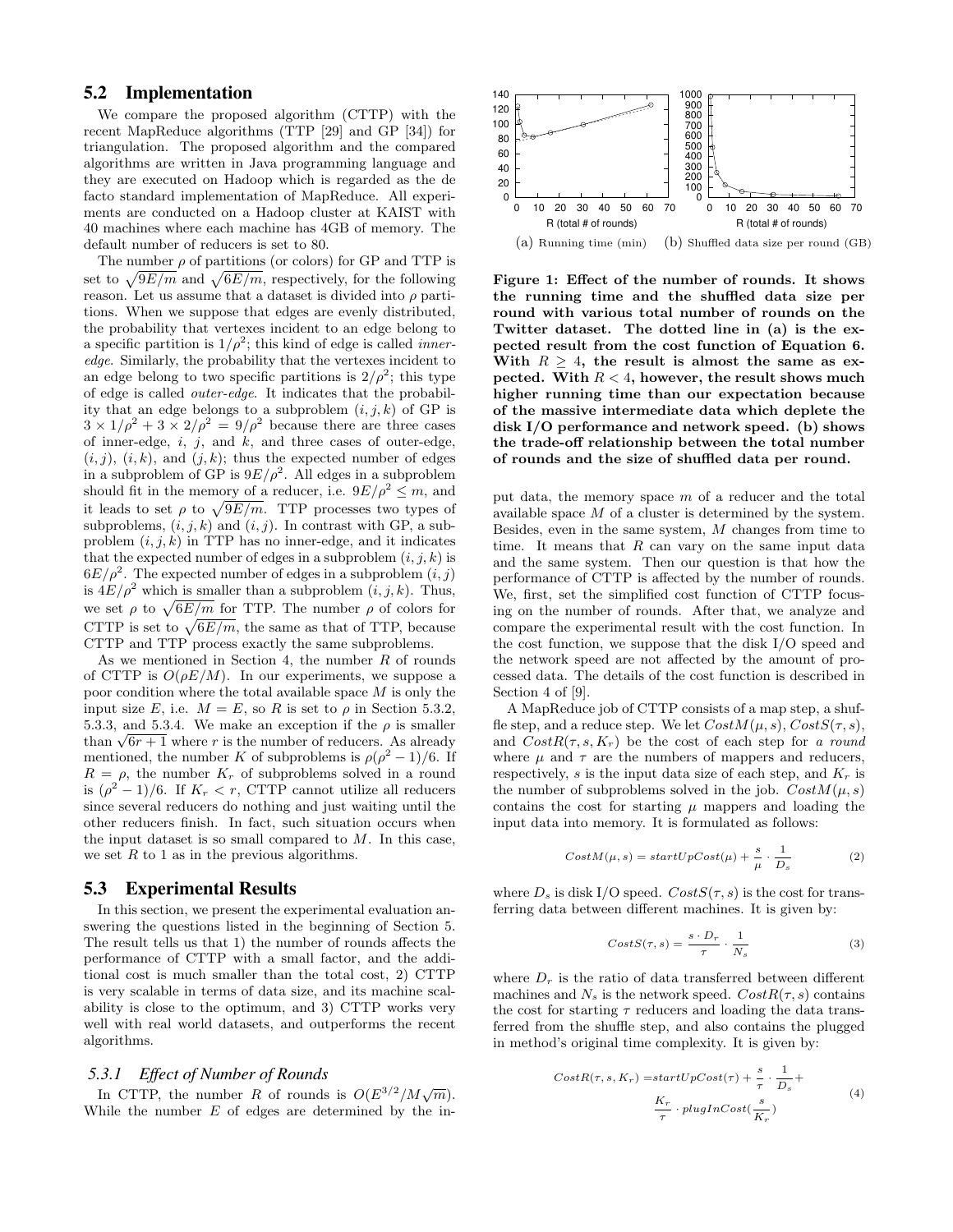

Figure 2: Average running time of each step. When  $R < 4$ , the running time of map and shuffle step is much longer than in the case of  $R \geq 4$  while the running time of reduce step increases linearly as expected.

Then, the total cost of CTTP with  $R$  rounds is given by:

$$
TotalCost(\mu, \tau, E, \rho, R) = R \times CostM(\mu, E) +
$$
  

$$
R \times CostS(\tau, \frac{(\rho - 1)E}{R}) + R \times CostR(\tau, \frac{(\rho - 1)E}{R}, \frac{\rho(\rho^2 - 1)}{6R})
$$
(5)

For each round, the whole input data are loaded during the map step. The shuffle step ships  $(\rho - 1)E/R$  data between different machines, and reducers receive  $(\rho - 1)E/R$ from the shuffle step. By applying Equations 2, 3 and 4 to Equation 5, we get the following cost:

$$
TotalCost(\mu, \tau, E, \rho, R) =
$$
  
\n
$$
(R-1) \times (CostM(\mu, E) + startUpCost(\tau)) +
$$
  
\n
$$
CostM(\mu, E) + CostS(\tau, (\rho - 1)E) +
$$
  
\n
$$
CostR(\tau, (\rho - 1)E, \frac{\rho(\rho^2 - 1)}{6})
$$
\n(6)

It indicates that the number of round affects only the factor  $CostM(\mu, E) + startUpCost(\tau)$ . In order to measure the running time of the factor, we design a DoNothingJob whose mappers load the input data but does not emit any data, and reducers are explicitly executed but do nothing. The cost of the job is exactly the factor of additional cost. The running time of the DoNothingJob on Twitter dataset is measured about 45 seconds on average.

Now we are ready to explain the result in Figure 1. Figure  $1(a)$  shows the running time of CTTP with various round numbers from 1 to 62. If  $R > 62$ , fewer subproblems than reducers are processed; in this case, some reducer does not work and only wait for other reducers. The dotted line in Figure 1(a) shows the expected result from the cost function of Equation 6. With  $R > 4$ , the experimental result is almost the same as expected. However, the result shows much higher running time than our expectation with  $R < 4$ . The reason is that CTTP generates massive intermediate data in a round when  $R$  is small, so the data are overloaded to mappers in the map step and overburden the network in the shuffle step. Figure 2 explains the phenomenon well. When  $R < 4$ , the running time of map and shuffle step is much longer than the case of  $R > 4$  while the running time of reduce step increases linearly as expected. Note that Figure 2 shows the average running time of each step, thus the sum of the running time in this figure differs a little from the real running time in Figure 1(a).

Figure 1(b) shows the shuffled data size of CTTP with various total round numbers. As we mentioned in Section 4.1, there is a trade-off relationship between the total num-



(a) Running time (min) (b) Shuffled data size per round (GB)

Figure 3: Data scalability of three algorithms. (a) shows the running time of CTTP, TTP and GP, and (b) shows the shuffled data size per round on random subgraphs with  $k$  edges of YahooWeb graph, varying  $k$  from 0.2 to 6.4 billion. Only CTTP successfully processed all datasets while GP and TTP failed to process datasets containing more than 1.6 billion edges. As the graph size increases, the shuffled data size of TTP and GP rapidly increases while that of CTTP increases linearly with the number of edges. The enormous shuffled data make TTP and GP fail due to the lack of space.

ber of rounds and the shuffled data size per round. When  $R = 1$ , the shuffled data size is 985GB; it is almost 30 times larger than the input file size (32GB). If the shuffled data is generated enormously in a round, the system will fail due to the lack of space and heap memory. CTTP can easily avoid the system failure by increasing the number of rounds while it takes little more time.

#### *5.3.2 Data Scalability*

Data scalability describes how the running time of an algorithm increases as data grow, and how large data can be processed by the algorithm. We compare and analyze CTTP to recent MapReduce triangulation algorithms, TTP and GP, in terms of data scalability. We run the three algorithms on random subgraphs with  $k$  edges of YahooWeb graph where  $k$  is the number of randomly selected edges from the original graph. For  $k, 6.4 \times 10^9, 3.2 \times 10^9, 1.6 \times 10^9, 8.0 \times 10^8, 4.0 \times 10^8$ , and  $2.0 \times 10^8$  are used.

The experimental results are depicted in Figure 3. It shows the running time of three algorithms and the shuffled data size per round on random subgraphs of YahooWeb graph. Only CTTP successfully processes all the subgraphs while GP and TTP fail to process datasets containing more than 1.6 billion edges. Figure 3(b) shows the reason of the failure well. As the graph size increases, the shuffled data size of TTP and GP rapidly increases, and they cause 'out of space' error when  $k > 1.6 \times 10^9$ . On the contrary, CTTP generates small amount of intermediate data whose size increases linearly with the number of edges; thus, it is able to process much larger datasets compared to TTP and GP.

#### *5.3.3 Machine Scalability*

Machine scalability is the degree of performance improvement when the number of machines increases. In order to evaluate CTTP and competitors with regard to machine scalability, we run the algorithms on the Twitter datasets varying the number of mappers and reducers from 10 to 80. The experimental results are depicted in Figure 4. It shows the speedup factors of three algorithm on the Twitter dataset. The speedup factor is defined as  $t_{20}/t_r$ , where  $t_r$  is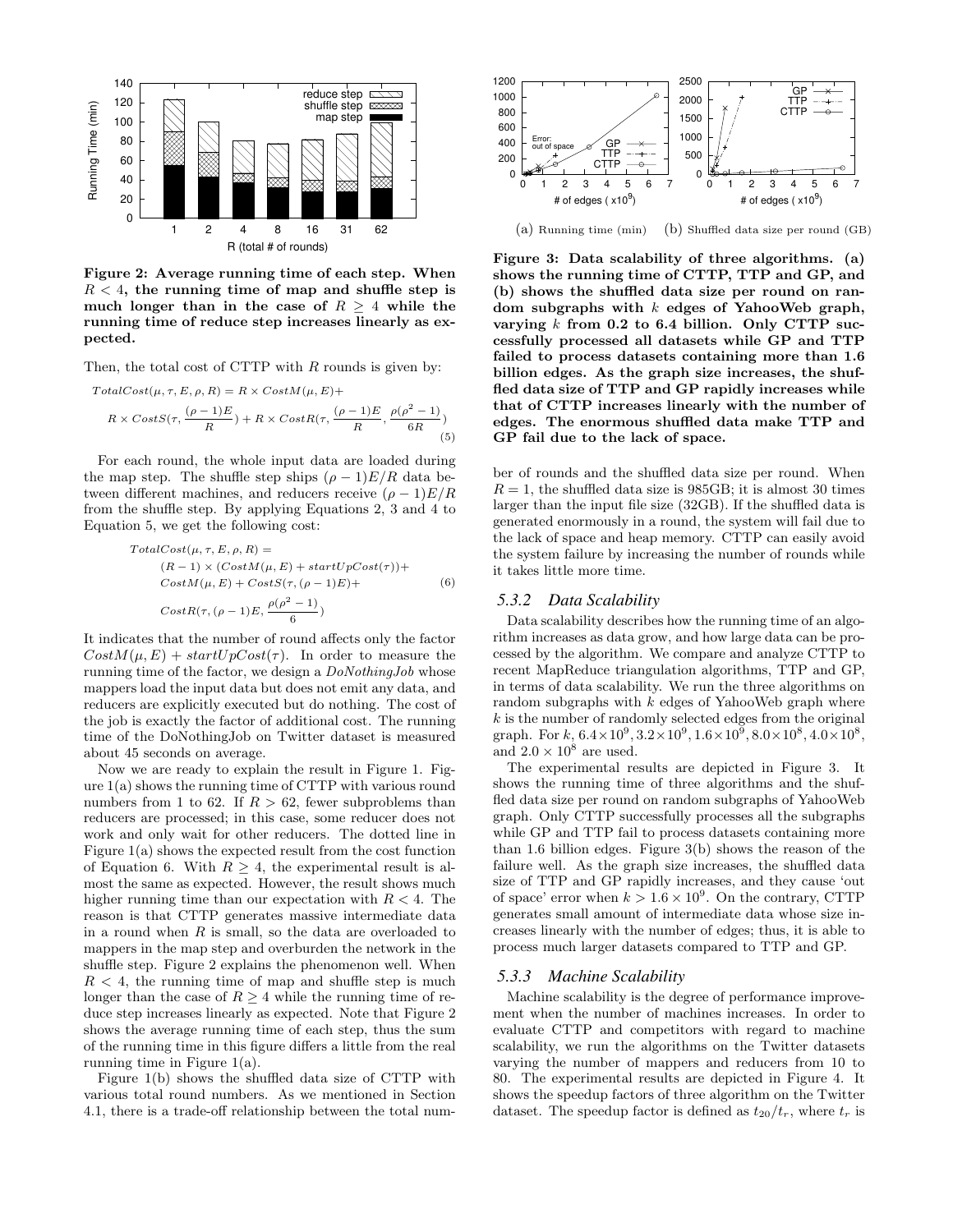

Figure 4: Machine scalability of three algorithms on the Twitter dataset. The dotted diagonal line is the optimum. CTTP is closest to the optimum among three algorithms. The speedup factor is defined as  $t_{20}/t_r$ , where  $t_r$  is the running time of an algorithm with  $r$  reducers.



(a) Running time ratio (/CTTP's)

(b) Running time (min)

Figure 5: The running time of all algorithms on all real-world datasets. (a) shows the relative running time to CTTP and (b) is the list of the running time. CTTP outperforms the other algorithms in all datasets and shows more than 2x faster performance in SubDomain dataset compared to TTP. YahooWeb and ClueWeb09 datasets are not presented in (a) because GP and TTP failed on the datasets.

the running time of an algorithm with  $r$  reducers. We set the reference point to the case of 20 reducers instead of 10 reducers since GP failed to run with 10 reducers because of the lack of space. The dotted diagonal line is the optimum and its slope is 1/20. The result shows that CTTP provides the best performance, closest to the optimum among three algorithms. Furthermore, the result implies that the performance gap will increase as the number of machines increases.

#### *5.3.4 Performance on Real-world Datasets*

Figure 5 presents the running time of all algorithms on all datasets. Figure 5(a) shows the relative running time to CTTP on four datasets where all algorithms run successfully, and Figure 5(b) shows the running time for every case. In CTTP, the number  $R$  of rounds is set to 1 on LiveJournal and PhoneCall datasets, and to  $\rho$  on the other datasets as we mentioned in Section 5.2. Only CTTP completed to enumerate all triangles in the YahooWeb and ClueWeb09 datasets; TTP and GP failed due to the lack of space. In this figure, we can see that CTTP outperforms the other algorithms on all datasets, and shows more than  $2\times$  faster performance with SubDomain dataset compared to TTP.



Figure 6: The shuffled data size of all algorithms on real-world datasets. In CTTP, the round number  $R$  is 1 on LiveJournal and PhoneCall datasets, and  $\rho$  on the other datasets as we mentioned in Section 5.2. CTTP generates the smallest amount of shuffled data per round. In contrast, TTP and GP generate a huge amount of shuffled data on Twitter dataset; and they failed to run on YahooWeb and ClueWeb09 datasets because of the enormous shuffled data.

Figure 6 shows the shuffled data size of all algorithms for real-world datasets. It indicates that TTP and GP generate a huge amount of shuffled data when the input graph is very large (e.g. Twitter and SubDomain graphs). The algorithms failed to run on YahooWeb and ClueWeb09 datasets because of the enormous intermediate data. The shuffled data sizes of CTTP on LiveJournal and PhoneCall dataset are similar with that of TTP because  $R$  is 1 on the datasets. On the other datasets, CTTP generates much smaller amount of the shuffled data compared to TTP and GP due to the effect of multiple round approach.

## 6. CONCLUSION

In this paper, we propose CTTP, a multi-round MapReduce randomized algorithm for triangle enumeration. CTTP requires  $O(E^{3/2}/(M\sqrt{m}))$  rounds in the worst case, and uses  $M/E$  words per mapper, m words in expectation per reducer, and M words as total aggregate space. Moreover, the algorithm requires  $O(E^{3/2})$  total work in expectation, matching the best-known sequential algorithms. The claimed bounds are also shown to be optimal.

We further improve CTTP to get strong guarantees on the maximum load of each reducer with high probability. Specifically, we show that the aforementioned expected bounds on the space requirements and total work apply with probability at least  $1-1/E^{\epsilon}$  when  $m = \Omega\left(E^{3/4}\sqrt{\log E}\right)$ . This result shows how to get rid with high probability of the "curse of the last reducer" [34], that is of an uneven distribution of the total work among the reducers.

Experiments show that CTTP outperforms the state of the art MapReduce algorithms on large real world graphs. Specifically, CTTP outperforms competitors by  $2\times$  on a phone call dataset with 30 million vertexes and 230 million edges; furthermore, CTTP enumerates 31 billion triangles of the ClueWeb09 graph with 4.8 billion vertexes and 7.9 billion edges in 23 hours, while competitors fail to run on the data.